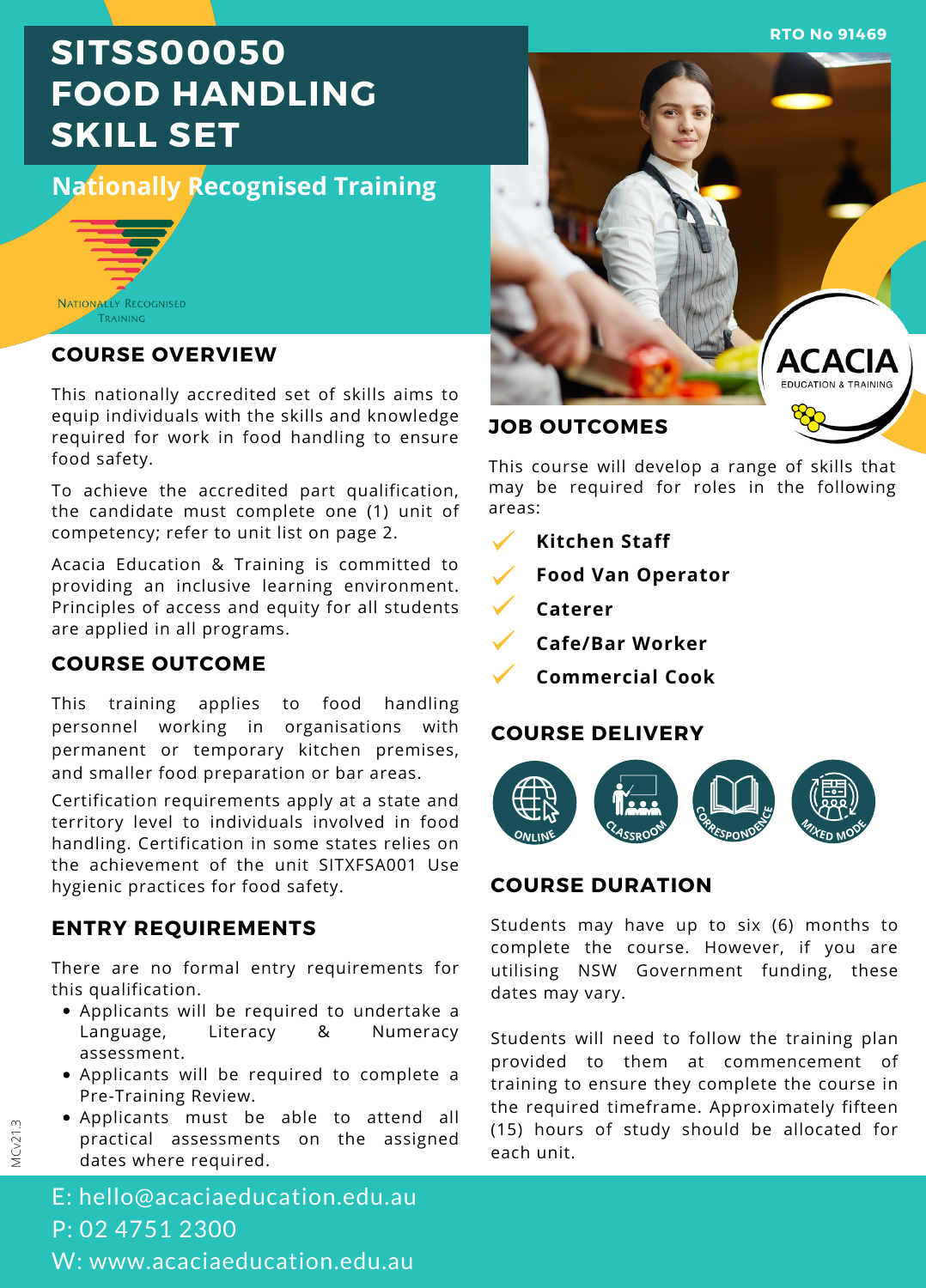# **ESSENTIAL SKILLS FOR THE WORKPLACE**



# **UNITS OF COMPETENCY**

Below are the units of competency required for this course.

#### **UNIT DESCRIPTION UNIT CODE**

Use hygienic practices for food safety SITXFSA001

# **UNIT OVERVIEW**

### **SITXFSA001 - Use hygienic practices for food safety**

This unit describes the performance outcomes, skills and knowledge required to use personal hygiene practices to prevent contamination offood that might cause food-borne illness.

*Knowledge Evidence examples: Knowledge of basic food safety laws, standards and codes; health issues likely to cause a hygiene risk relevant to food safety; hand washing practices.*

*Practical Evidence example: Students will be required to demonstrate use of safe food handling practices in food handling work functions in line with organisational hygiene procedures on at least 3 occasions.*